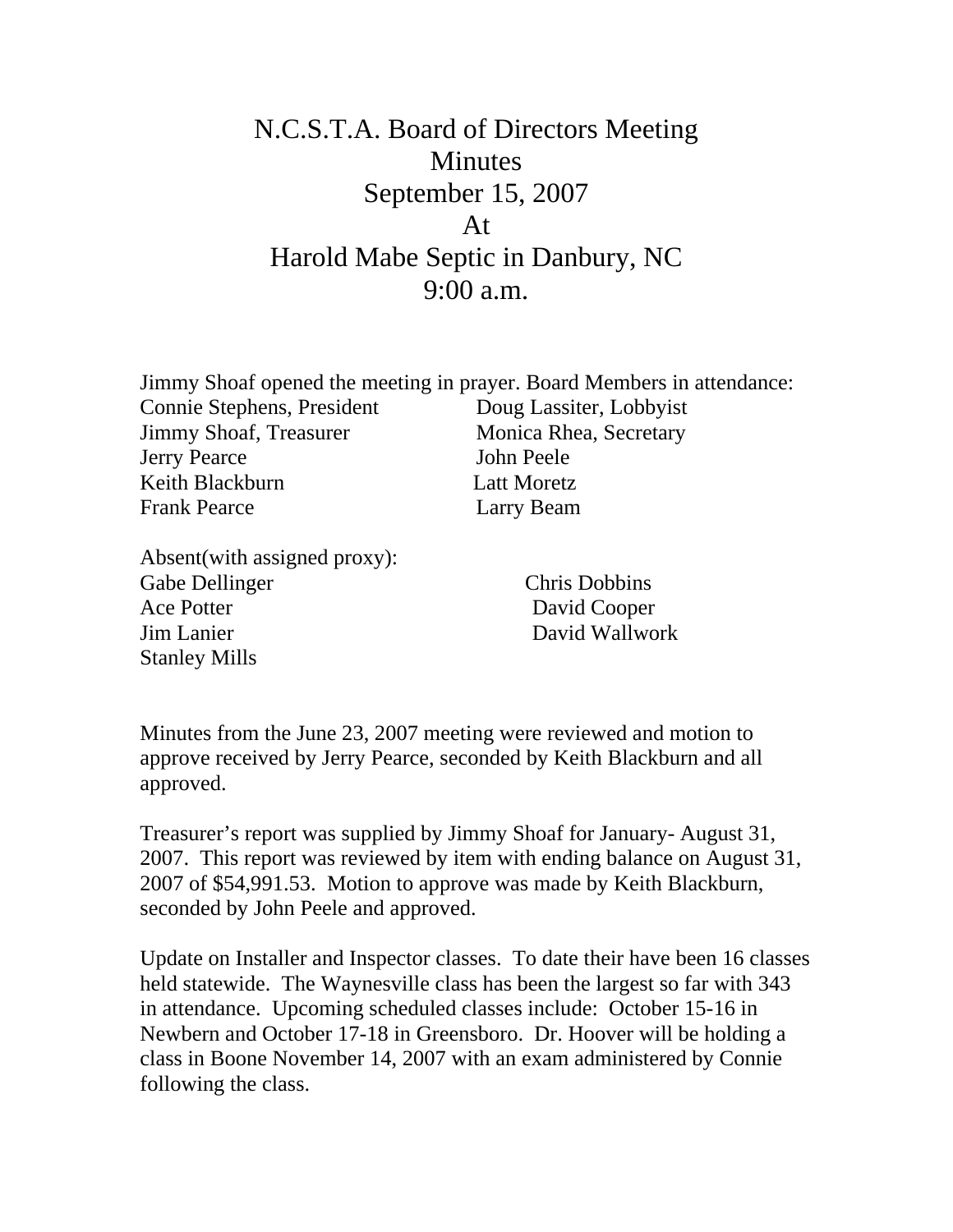The Certification Board has approved an 18 hour New Installer Course and a stand alone Inspector Course for 2008. The Certification Cards will be printed on December 1, 2007 and mailed that week. This should be ample time for all exam results to be sent to the Board. Exam cut-off date is November 15, 2007.

Connie Stephens has met with Environmental Health Inspectors across the state to reinforce the fact that after January 1, 2008, if an Inspector approves a system installed by a non-certified installer, that Local Health Department will be held responsible. The law states this and the new rules draft will specify this fact.

Membership Review. Connie Stephens read names of new Membership applicants. Motion to accept was made by Jimmy Shoaf, seconded by Larry Beam and approved.

Connie brings a proposal to the Board to change the annual membership from convention to convention. This would give no price break on late membership dues after the new year begins except with Chair discretion if membership is not until last quarter of the year. Frank Pearce made a motion to change the membership dues from convention to convention, seconded by Keith Blackburn and approved.

Nomination Committee appointed. This committee consists of: Keith Blackburn, Monica Rhea, and John Peele. The Board members scheduled to rotate off are John Peele and Larry Beam. The nominating committee asked if they are willing to serve another term on the Board and they both accepted. The committee also will nominate Jerry Pearce as the new President of N.C.S.T.A. with David Cooper remaining Vice President. The vote will be held at the annual Business Meeting to be held on January 30, 2008 at the Convention.

2008 Convention will be held at the Hickory Metro Convention Center from January 28, 2008 thru January 30, 2008. We are very pleased to be able to move to a much larger facility this year. This will easily house not only multiple classrooms but a large vendor show area. The convention will begin with a 15-20 minute orientation for all attending. Hopefully this will cut down on a lot of confusion as to who should attend what classes. Local Hotel listings were handed out to the Board members and will be posted on the website along with convention registration.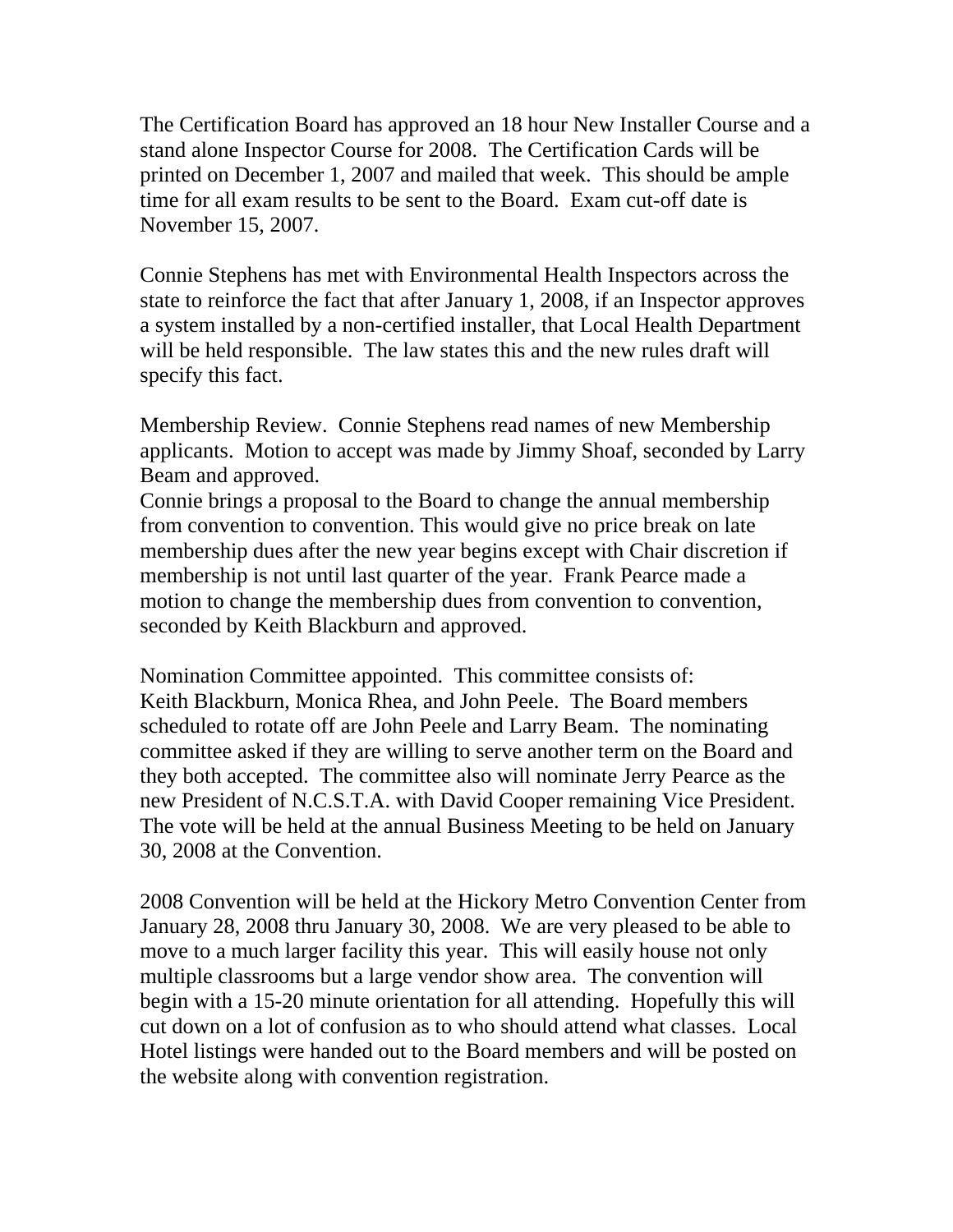Connie will start sending out postcards to let members and vendors know when and where convention will be and that we will look forward to seeing them there.

Newsletter was passed around for comments and approval. Motion to approve made by Keith Blackburn, seconded by John Peele and approved. The newsletter will be completed and mailed in the next few weeks.

Update on Tank Rules. The 1900 rules are going through formatting to put into rules form. Latt Moretz does not want to see the current QA pushed through because it won't be funded or enforced so it will be a non-issue. He proposes taking the QA-QC out. Leave the design verification in current rules. Everyone would have to be recertified (their designs). There needs to be equivalent rules for concrete and other material tanks (plastics). It was suggested that the sentence, "The State shall not approve a tank that does not meet minimum requirements and should revoke approval of any tank not meeting those requirements." The bottom line is to simply enforce what the law states now. There are tanks currently being approved that do not meet the minimum requirements of 2:1. Innovative products are still supposed to adhere to this minimum requirement (plastics and fiberglass). Jimmy Shoaf proposes that N.C.S.T.A. meet at the regional classes for county Inspectors and go over all these requirements and what is expected and have them sign in for education credit. We would be glad to provide the education. Doug will sit down with Ted Lyons and see if he is receptive to this idea. The goal of our Board is that everyone involved will be on the same page and all requirements will be the same for all tank materials and clear and concise for the state to enforce. Jimmy Shoaf put this in form of a motion, Keith Blackburn seconded and all approved.

Lobbyist update. Doug attended a meeting in Raleigh with Connie Stephens and John Barkley with the Attorney Generals office. The purpose of this was to clarify the umbrella exemption of the General Contractor and/or Homeowner being able to install his or her own septic system. Other Business. Member benefits include: Connie working with a company to provide for NCSTA members only a contract for payment that they will be able to download and use in their business that will give them more legal grounds when trying to collect for services rendered. Connie is also proposing allowing members to use the Association seal on their letterhead, business cards or other promotional materials. This would give their business more creditability to be part of a state association in their industry.